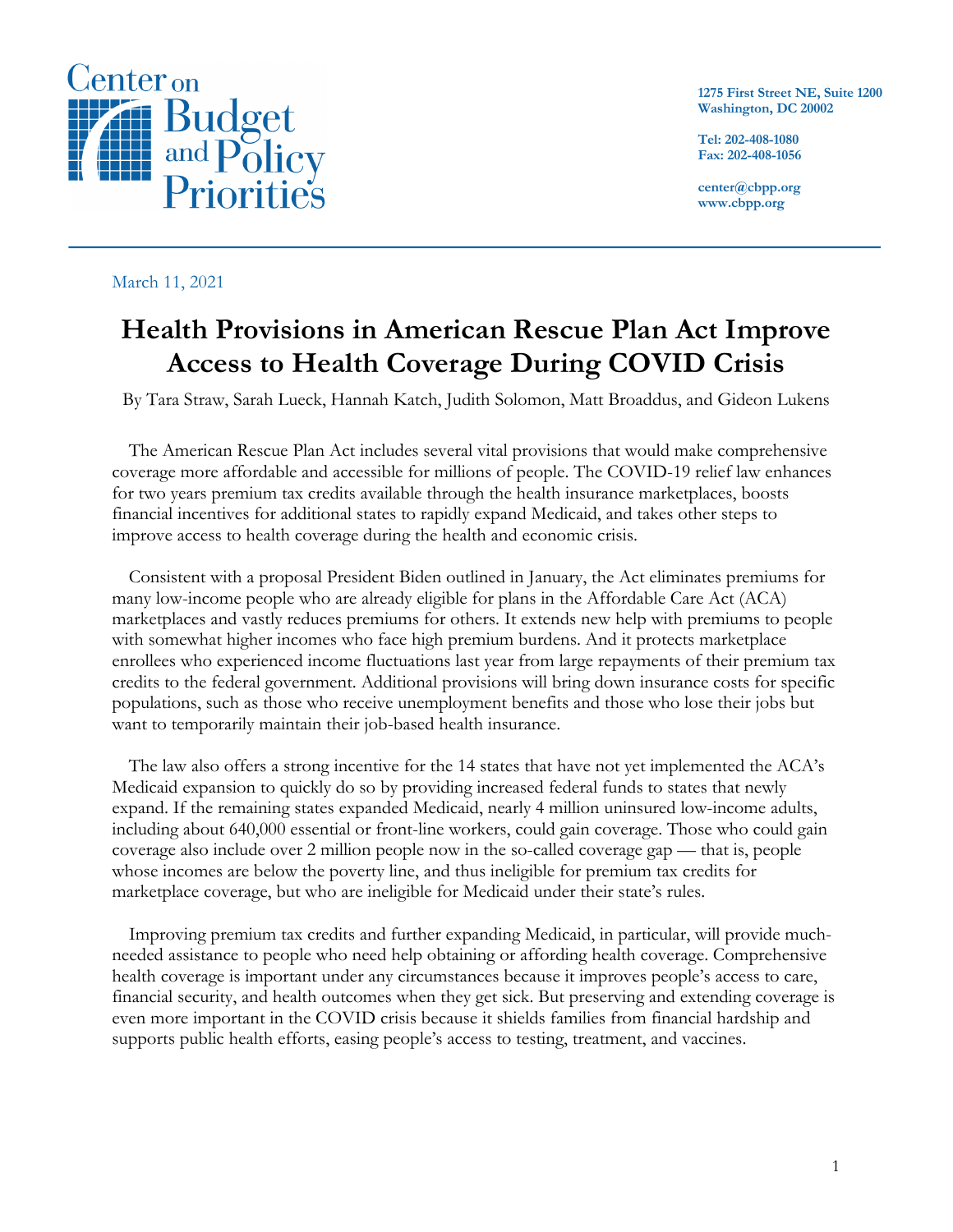### Premium Tax Credit Improvements Provide Significant Financial Help

The American Rescue Plan Act boosts premium tax credits for 2021 and 2022, eliminating or reducing premiums for millions of current marketplace enrollees to ensure that no marketplace enrollee spends more than 8.5 percent of their income on premiums, irrespective of their income. This reduces the previous 9.83 percent limit for people with income of 300 to 400 percent of the poverty line and newly establishes a premium cap for marketplace enrollees with higher incomes. Under the law, people with income below 150 percent of the poverty line (about \$19,000 for a single person and \$39,000 for a family of four) will pay no premiums for a benchmark plan, after accounting for premium tax credits, and other families will pay a capped share of income toward health coverage.

These improvements to premium tax credits help a broad group: almost everyone enrolled in marketplace coverage, except for higher-income people whose premiums are already less than 8.5 percent of their incomes. (See Appendix tables 1 and 2.) The Urban Institute estimated that similar improvements would lead about 4.5 million people to gain coverage.<sup>1</sup>

#### Increasing Subsidies for Low- and Moderate-Income People Is Key to Increasing Coverage

People with incomes up to 400 percent of the poverty line (about \$51,000 for a single person and \$105,000 for a family of four) are already eligible for premium tax credits that help them afford marketplace coverage. But data suggest that low- and moderate-income people still face the greatest challenges affording coverage and care.<sup>2</sup>

The premium tax credit has made insurance more affordable for many people, yet the uninsured rate for lower-income people eligible for the most generous subsidies remains high: 14.1 percent of people with incomes between 138 and 250 percent of the poverty line are uninsured, compared to 3.1 percent for people with incomes above 500 percent of the poverty line. Uninsured people at all income levels cite cost as the greatest barrier to coverage, so making financial assistance more adequate is key to appreciably reducing uninsured rates and improving access to care.<sup>3</sup> For example in Massachusetts ― which has the lowest uninsured rate in the country for people with incomes between 138 and 250 percent of the poverty line ― sizable state subsidies on top of those the ACA offers greatly reduce premiums for people with income below 300 percent of the poverty line. People with income between 138 and 150 percent of the poverty line are guaranteed a plan with zero net premium (after accounting for premium tax credits), compared to monthly premiums of \$50 and \$66 for a benchmark plan in other states.

<sup>1</sup> Linda J. Blumberg *et al.*, "Cost and Coverage Implications of Five Options for Increasing Marketplace Subsidy Generosity," Urban Institute, February 2021, https://www.urban.org/sites/default/files/publication/103604/cost-andcoverage-implications-of-five-options-for-increasing-marketplace-subsidy-generosity.pdf. The Urban Institute estimates assume the benchmark of a higher-value gold plan instead of the second-lowest-cost silver plan.

<sup>2</sup> Aviva Aron-Dine and Matt Broaddus, "Improving ACA Subsidies for Low- and Moderate-Income Consumers Is Key to Increasing Coverage," CBPP, March 21, 2019, https://www.cbpp.org/research/health/improving-aca-subsidies-forlow-and-moderate-income-consumers-is-key-to-increasing.

<sup>3</sup> Sara R. Collins, Munira Z. Gunja, and Michelle M. Doty, "Following the ACA Repeal-and-Replace Effort, Where Does the U.S. Stand on Insurance Coverage?" Commonwealth Fund, September 2017, https://www.commonwealthfund.org/sites/default/files/documents/\_\_\_media\_files\_publications\_issue\_brief\_2017\_s ep\_collins\_2017\_aca\_tracking\_survey\_ib\_v2.pdf.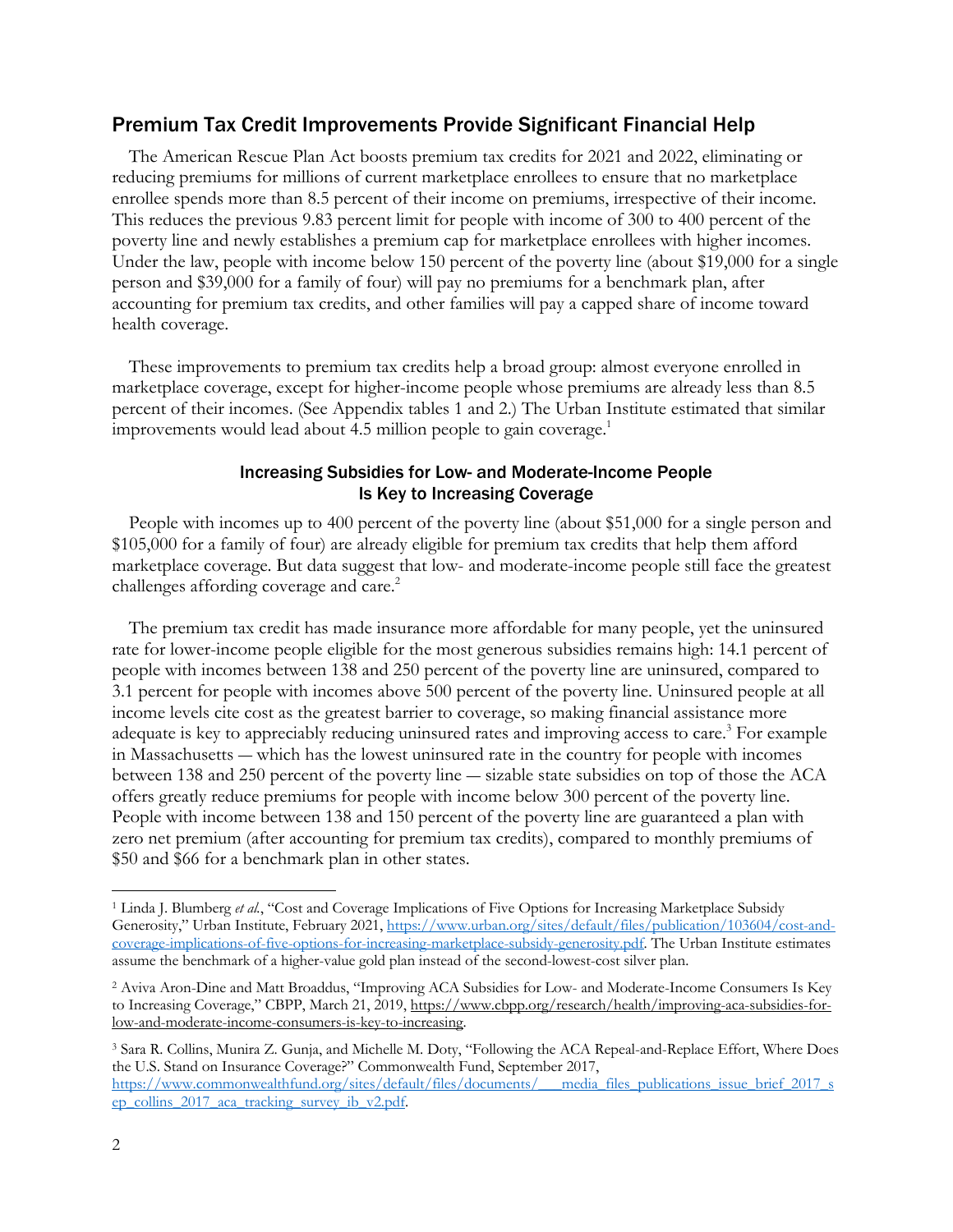The American Rescue Plan Act significantly reduces premiums for people who are currently eligible for help by increasing their premium tax credits. For example:

- A single individual making \$18,000 will pay zero net premium rather than \$54 per month (3.6 percent of income) and will qualify for the most generous subsidies for deductibles and other cost-sharing amounts.
- A single individual making \$30,000 will pay \$85 rather than \$195 per month in premiums (3.4) instead of 7.8 percent of income) and qualify for a plan with reduced deductibles and other cost-sharing amounts. (See Figure 1.) Or, with the bigger subsidy, the same person could opt to buy a gold plan with lower cost-sharing charges for \$115 per month.
- A family of four making \$50,000 will pay \$67 rather than \$252 per month in premiums for benchmark coverage (1.6 instead of 6.0 percent of their income) and qualify for generous cost-sharing reductions. 4
- A family of four making \$75,000 will pay \$340 rather than \$588 per month in premiums for benchmark coverage (5.4 instead of 9.4 percent of their income). A typical family could purchase a gold plan with lower deductibles and other cost sharing for about \$440 per month (roughly 7 percent of income). 5

<sup>4</sup> CBPP calculations. Examples assume consumers face the national average marketplace benchmark premium. The family of four is composed of two 40-year-old parents, a 5-year-old, and a 10-year-old. The benchmark plan is the second-lowest-cost silver tier plan offered where the consumer lives.

<sup>5</sup> CBPP calculations. Information on the lowest-cost gold plan is available at https://www.kff.org/health-reform/stateindicator/average-marketplace-premiums-by-metaltier/?currentTimeframe=0&sortModel=%7B%22colId%22:%22Location%22,%22sort%22:%22asc%22%7D.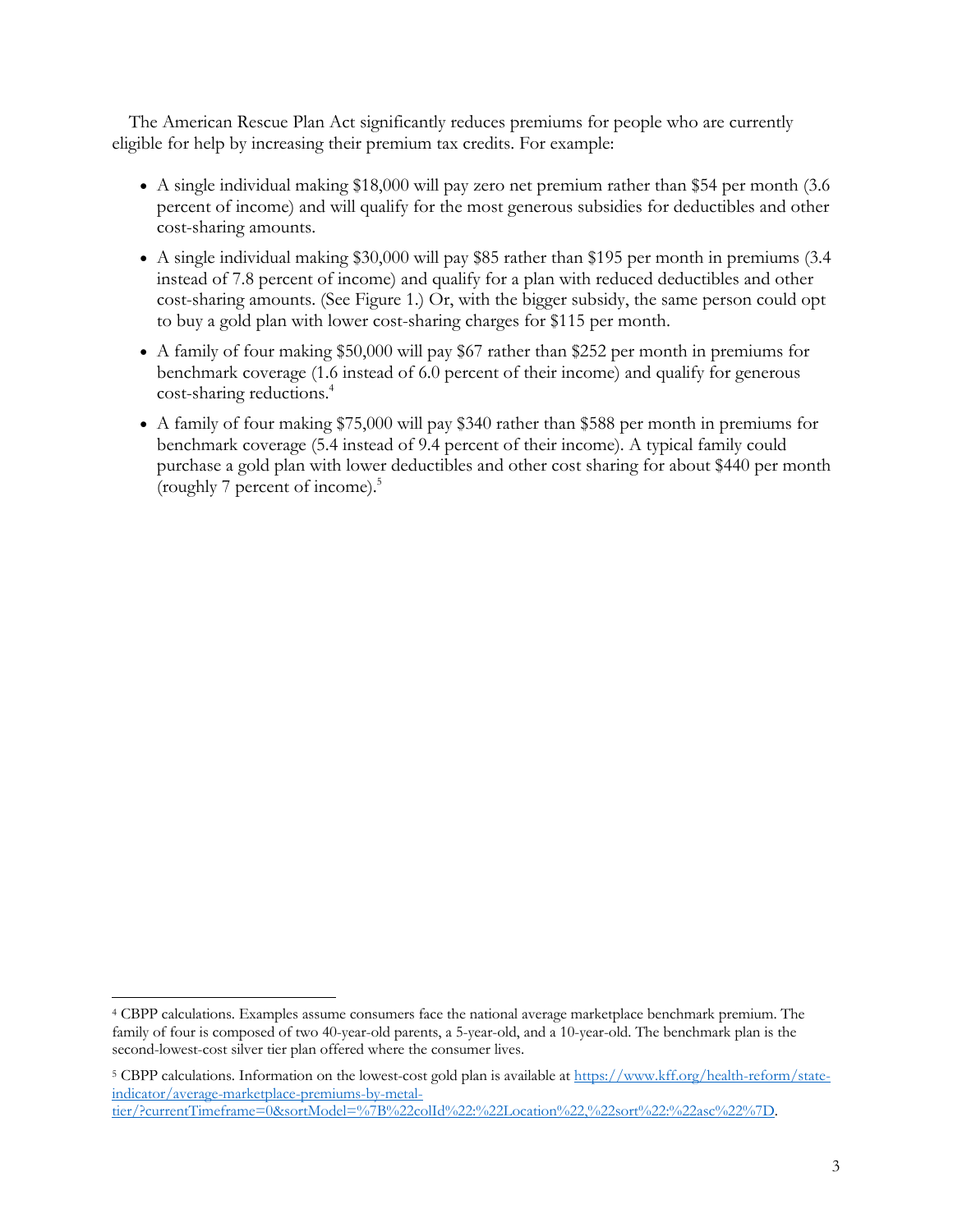## The American Rescue Plan Act Will Make **Marketplace Coverage More Affordable**

Monthly premium for benchmark marketplace coverage for a 45-year-old, based on national average premium



Note: These premiums are applicable in all states except for those with different poverty level standards than the national standard (Alaska and Hawai'i) and those states that subsidize marketplace premiums beyond the federal subsidy (California, Massachusetts, New York, and Vermont).

Source: CBPP calculations based on American Rescue Plan Act

CENTER ON BUDGET AND POLICY PRIORITIES | CBPP.ORG

#### Extending Premium Tax Credits Helps Older People and Those Living in High-Cost Areas

About 2.6 million people with income over 400 percent of the poverty line are uninsured.<sup>6</sup> Extending premium tax credits to people in this group who can't afford the full cost of coverage will help many of them and ensure that middle-income people who purchase individual market coverage pay premiums no higher than 8.5 percent of their income.

Creating an income cap of 8.5 percent on premiums will be especially important to middle-income people, older people, and people who live in areas with high premiums. <sup>7</sup> The cap targets the most assistance to people with high premium burdens. For example, marketplace benchmark coverage for a 40-year-old in Charleston, West Virginia earning \$55,000 a year (431 percent of the poverty line) costs about \$731 per month, more than 1.5 times the national average. Under the Act, this person

<sup>6</sup> Congressional Budget Office, "Who Went Without Health Insurance in 2019, and Why?" September 2020, https://www.cbo.gov/system/files/2020-09/56504-Health-Insurance.pdf.

<sup>7</sup> Aviva Aron-Dine, "Making Health Insurance More Affordable for Middle-Income Individual Market Consumers," CBPP, March 21, 2019, https://www.cbpp.org/research/health/making-health-insurance-more-affordable-for-middleincome-individual-market.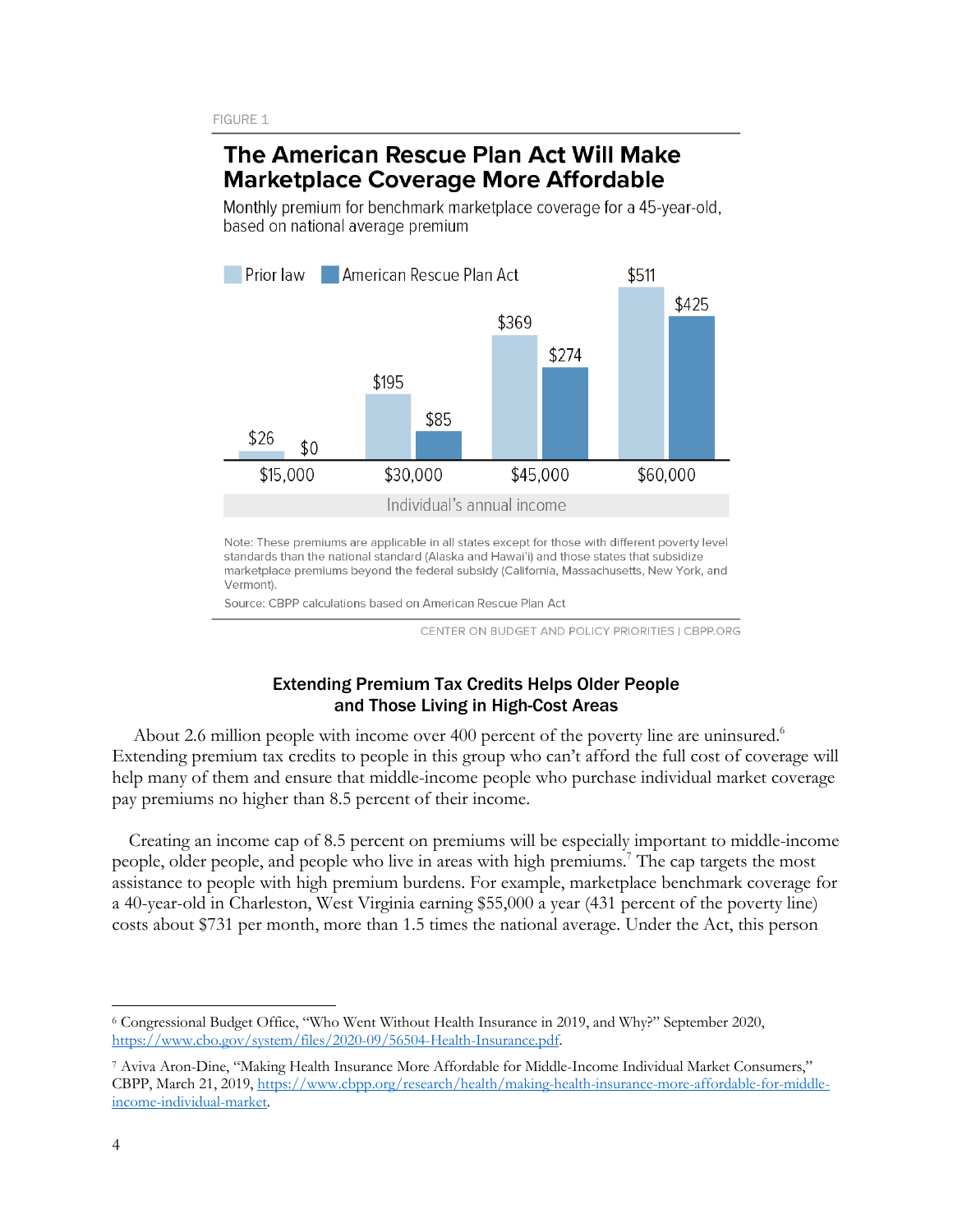will get a monthly premium discount of \$341, bringing their premium down to \$390 per month.<sup>8</sup> In lower-cost states, a person of the same age with the same income won't receive a premium tax credit because their premium is already below 8.5 percent of their income. And the premium tax credit enhancement will automatically phase out at higher income levels because premiums are generally less than 8.5 percent of income for high-income people.

Providing premium tax credits to limit premium liability to no more than 8.5 percent of income helps other people who might otherwise have trouble affording coverage. For example:

- A typical 60-year-old making \$60,000 will see their premiums cut by more than half, or \$535 per month. Instead of paying \$960 per month in premiums for benchmark coverage, or 19 percent of income, the consumer will pay \$425, or 8.5 percent of income.
- A typical family of four with income of \$110,000 will see their premiums cut almost in half, by \$666 per month. Instead of paying \$1,445 per month in premiums for benchmark coverage, or nearly 16 percent of their income, the family will pay \$779, or 8.5 percent of their income, with the premium tax credit making up the difference.

### Related Marketplace Policies Will Help Families Recover From COVID's Coverage Impacts

Several other policies in the American Rescue Plan Act will provide meaningful help to people struggling to afford health coverage as they face economic hardship and uncertainty.

Under the ACA, people receive premium tax credits in advance to pay for coverage based on their projected annual income. But if they have a change in circumstance during the year, their year-end income might be higher than they predicted and they must repay some or all of the excess premium tax credit they received. In 2020, many low- and moderate-income people had fluctuating incomes that made projecting income especially difficult and meant that some people had higher incomes than they had projected. For example, some people lost their jobs early in the year but later got new ones with higher earnings than they had expected, while others worked additional hours or received bonus pay as essential workers. The Act exempts low- and moderate-income families from having to repay the excess premium tax credit they received in 2020. This protects people from having very high repayments this spring, during a time of continued economic uncertainty.

In addition, the Act offers subsidies to people who have recently lost their jobs. It enhances premium tax credits for people who receive unemployment benefits in 2021 by setting their marketplace eligibility at a projected income that guarantees they get the most generous premium tax credit and cost-sharing help if they enroll in an ACA marketplace plan, irrespective of their actual year-end income. This will help many people who are financially vulnerable and work in nontelework occupations that are more susceptible to loss of earnings during the pandemic, particularly single earners, people of color, and people with minimal savings to cushion the income loss.<sup>9</sup>

<sup>8</sup> Kaiser Family Foundation, Health Insurance Marketplace Calculator, October 30, 2020, https://www.kff.org/interactive/subsidy-calculator/.

<sup>9</sup> Brooke Helppie-McFall and Joanne W. Hsu, "Financial Profiles of Workers Most Vulnerable to Coronavirus-Related Earnings Loss in the Spring of 2020," Board of Governors of the Federal Reserve System, Finance and Economics Discussion Series 2020-093, October 27, 2020, https://doi.org/10.17016/FEDS.2020.093.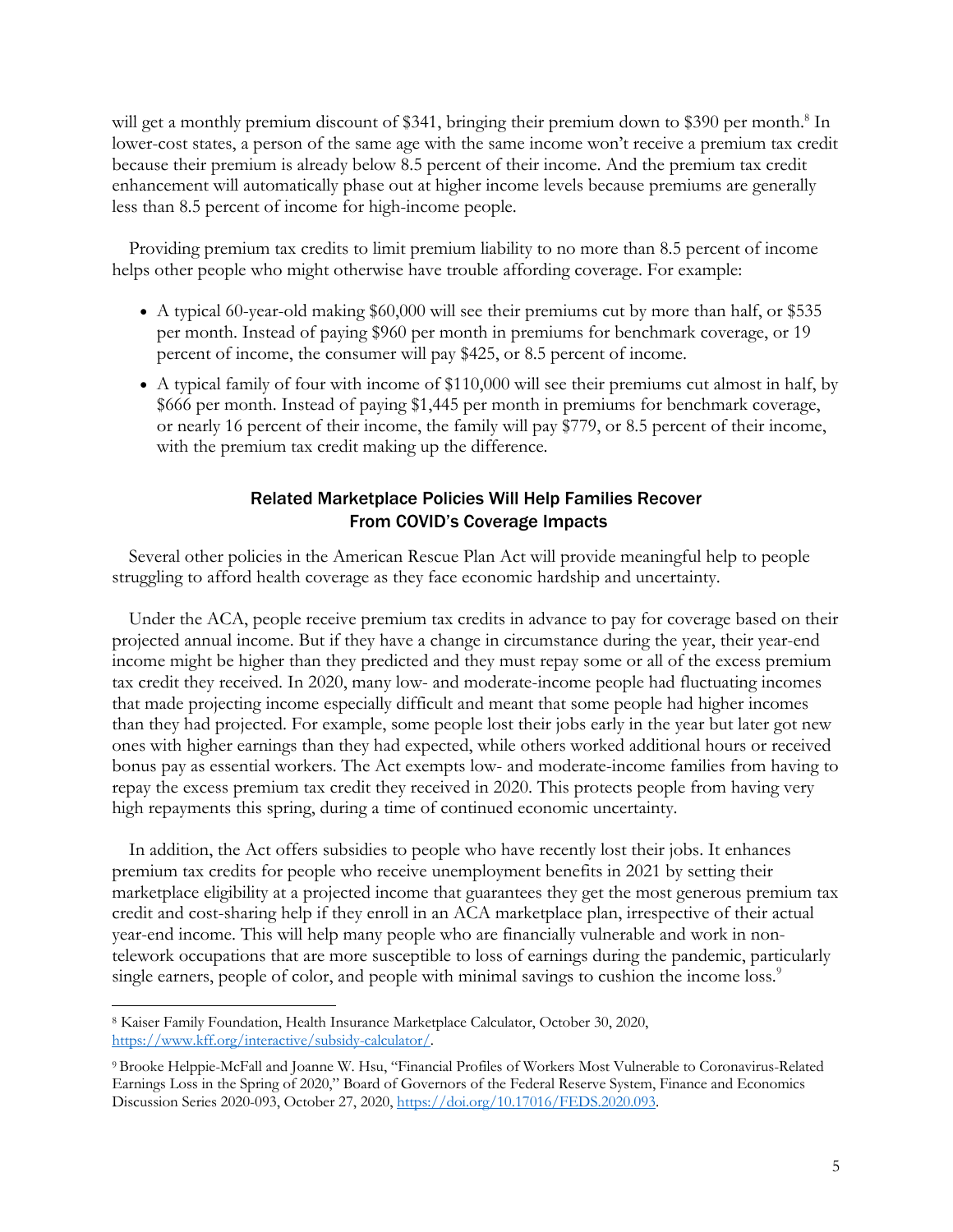The Act also provides federal funding to cover the entire cost of people's premiums for "COBRA" coverage from April through September 30, 2021. COBRA coverage<sup>10</sup> lets people who have job-based health insurance retain it for up to 18 months after they lose their job. Usually, people have to pay the full cost of the premium on their own, making this option unaffordable for many, but this provision helps people stay enrolled in their employer-sponsored health plan.

### Medicaid Expansion Is Essential in the Pandemic

The American Rescue Plan Act includes a two-year increase in federal Medicaid funding, beginning when a state implements the expansion, as an added incentive for states to newly expand Medicaid. The financial incentive to expand Medicaid is already substantial; the federal government covers 90 percent of the cost of coverage for the expansion group. This provision provides an added incentive to expand coverage at a time when expanding access to health care is particularly important. If the 14 remaining states expand, at least 4 million additional uninsured adults would become eligible for Medicaid coverage, likely more due to the recession. Of these, nearly 60 percent are people of  $color.11$ 

In states considering the Medicaid expansion, officials sometimes cite state costs as a concern.<sup>12</sup> While research shows that Medicaid expansion generates enough savings and increased revenue to offset the state's share of the cost,<sup>13</sup> the new law's robust fiscal incentive goes far to address any remaining cost-related concerns because it would increase a state's overall Medicaid funding by more than the cost of covering the expansion group over the first two years.

The Act increases how much the federal government pays toward a state's Medicaid expenditures (known as the "federal medical assistance percentage" or FMAP) for all groups other than those eligible through expansion by 5 percentage points for two years after a state expands. States would still receive the 90 percent enhanced FMAP for the expansion group. The increased federal funds stemming from the overall increase in the FMAP for the *rest* of the Medicaid program would exceed the full cost of the Medicaid expansion, providing states with additional funds they could use to stave off cuts in Medicaid and in other state services during the economic crisis accompanying the pandemic. Georgia, for example, would receive close to \$2 billion over the two-year period following expansion, more than the cost of providing coverage to the expansion group. (See Appendix Table 3.)

Many people who could gain coverage through the expansion are at elevated risk from COVID-19, because they face a high risk of becoming infected due to their occupation or living conditions

<sup>&</sup>lt;sup>10</sup> Named for the 1985 federal law that created it, the Consolidated Omnibus Budget Reconciliation Act.

<sup>11</sup> Jesse Cross-Call, "Medicaid Expansion Has Helped Narrow Racial Disparities in Health Coverage and Access to Care," CBPP, October 21, 2020, https://www.cbpp.org/research/health/medicaid-expansion-has-helped-narrow-racialdisparities-in-health-coverage-and.

<sup>12</sup> Jesse Cross-Call, "Medicaid Expansion's Coverage Gains Won't Hurt State Budgets, Even in Recession," CBPP, June 18, 2020, https://www.cbpp.org/blog/medicaid-expansions-coverage-gains-wont-hurt-state-budgets-even-in-recession.

<sup>13</sup> Bryce Ward, "The Impact of Medicaid Expansion on States' Budgets," Commonwealth Fund, May 5, 2020, https://www.commonwealthfund.org/publications/issue-briefs/2020/may/impact-medicaid-expansion-statesbudgets#:~:text=For%20the%20first%20three%20years,than%20%247%20billion%20in%202020.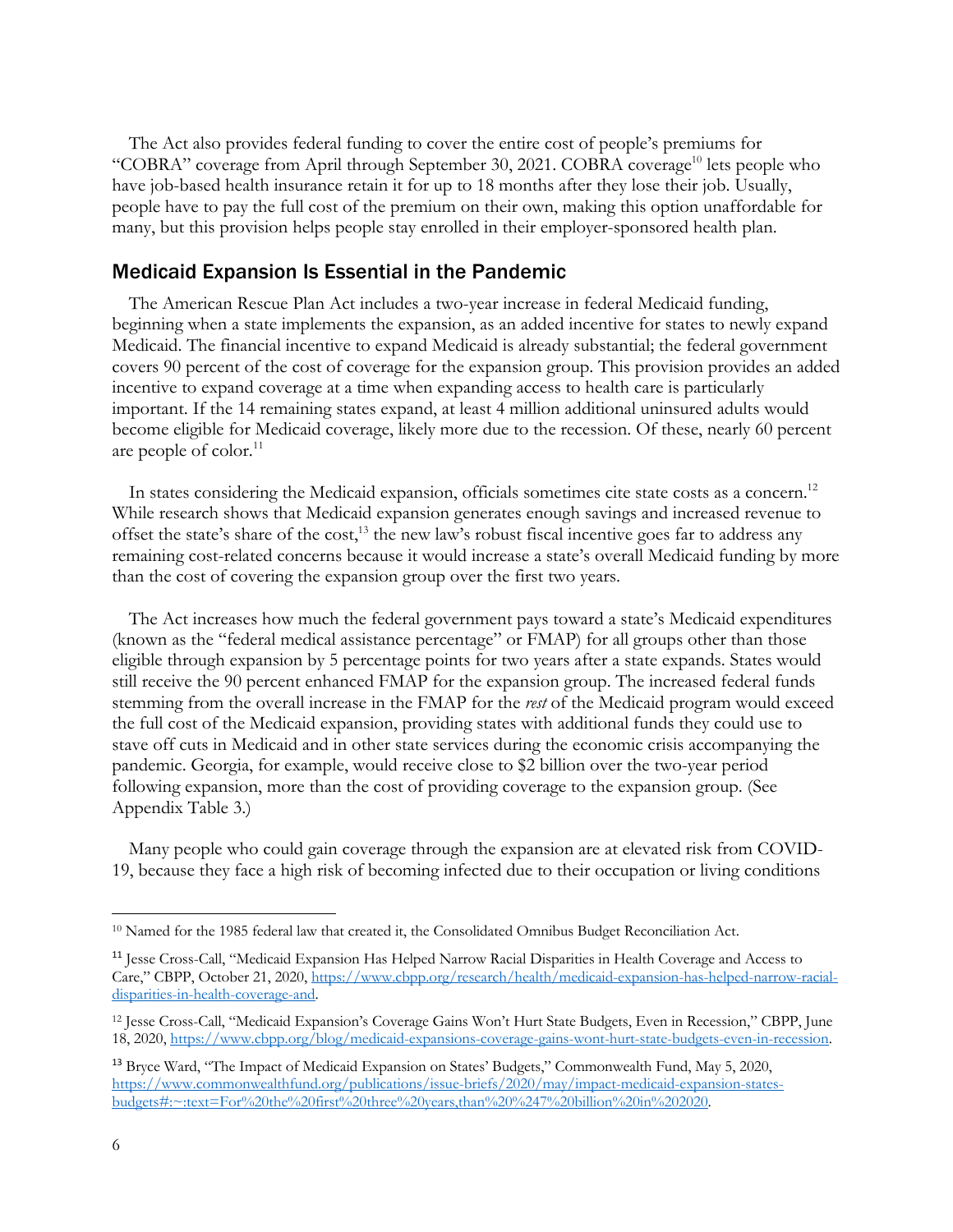or a high risk of serious illness if they become infected because of underlying health conditions. Expanding Medicaid in the remaining states would provide coverage to millions of older adults, people with disabilities, and others with underlying health conditions that increase their risk of complications from the disease.

Expanding Medicaid in the remaining states would result in an estimated 640,000 currently uninsured essential or front-line workers gaining coverage. This includes people who have jobs that likely require them to work in person, such as hospital workers, home health aides, and grocery store workers.<sup>14</sup> Prior to the COVID-19 crisis, the uninsured rate for low-income workers in these jobs was 30 percent in non-expansion states, nearly double the rate in expansion states.

Strong evidence suggests that, in addition to providing uninsured people with access to needed care, health insurance coverage reduces *economic* hardship, which has been widespread in the pandemic.15 Expanding access to Medicaid coverage leads to lower out-of-pocket medical expenditures and medical debt while reducing the likelihood of experiencing catastrophic medical expenditures, not paying other household bills, or borrowing money to pay for medical care, research shows.16 Other research found an association between Medicaid expansion and declines in food insecurity.<sup>17</sup>

<sup>14</sup> Jesse Cross-Call and Matt Broaddus, "States That Have Expanded Medicaid Are Better Positioned to Address COVID-19 and Recession," CBPP, July 14, 2020, https://www.cbpp.org/research/health/states-that-have-expandedmedicaid-are-better-positioned-to-address-covid-19-and.

<sup>15</sup> CBPP, "Tracking the COVID-19 Recession's Effects on Food, Housing, and Employment Hardships," updated March 10, 2021, https://www.cbpp.org/research/poverty-and-inequality/tracking-the-covid-19-recessions-effects-onfood-housing-and.

<sup>16</sup> A. Finkelstein *et al.*, "The Oregon Health Insurance Experiment: Evidence from the first year," *Quarterly Journal of Economics*, Vol. 127, No. 3, 2012, pp. 1057-1106; T. Gross and M.J. Notowidigdo, "Health insurance and the consumer bankruptcy decision: Evidence from expansions of Medicaid," *Journal of Public Economics*, Vol. 95, Nos. 7-8, pp. 767-778; H. Allen *et al*., "Early Medicaid expansion associated with reduced payday borrowing in California," *Health Affairs*, Vol. 36, No. 10, 2017, pp. 1679-1776.

<sup>17</sup> G. Himmelstein, "Effect of the Affordable Care Act's Medicaid Expansions on Food Security, 2010–2016," *American Journal of Public Health*, Vol. 109, 2019, pp. 1243-1248.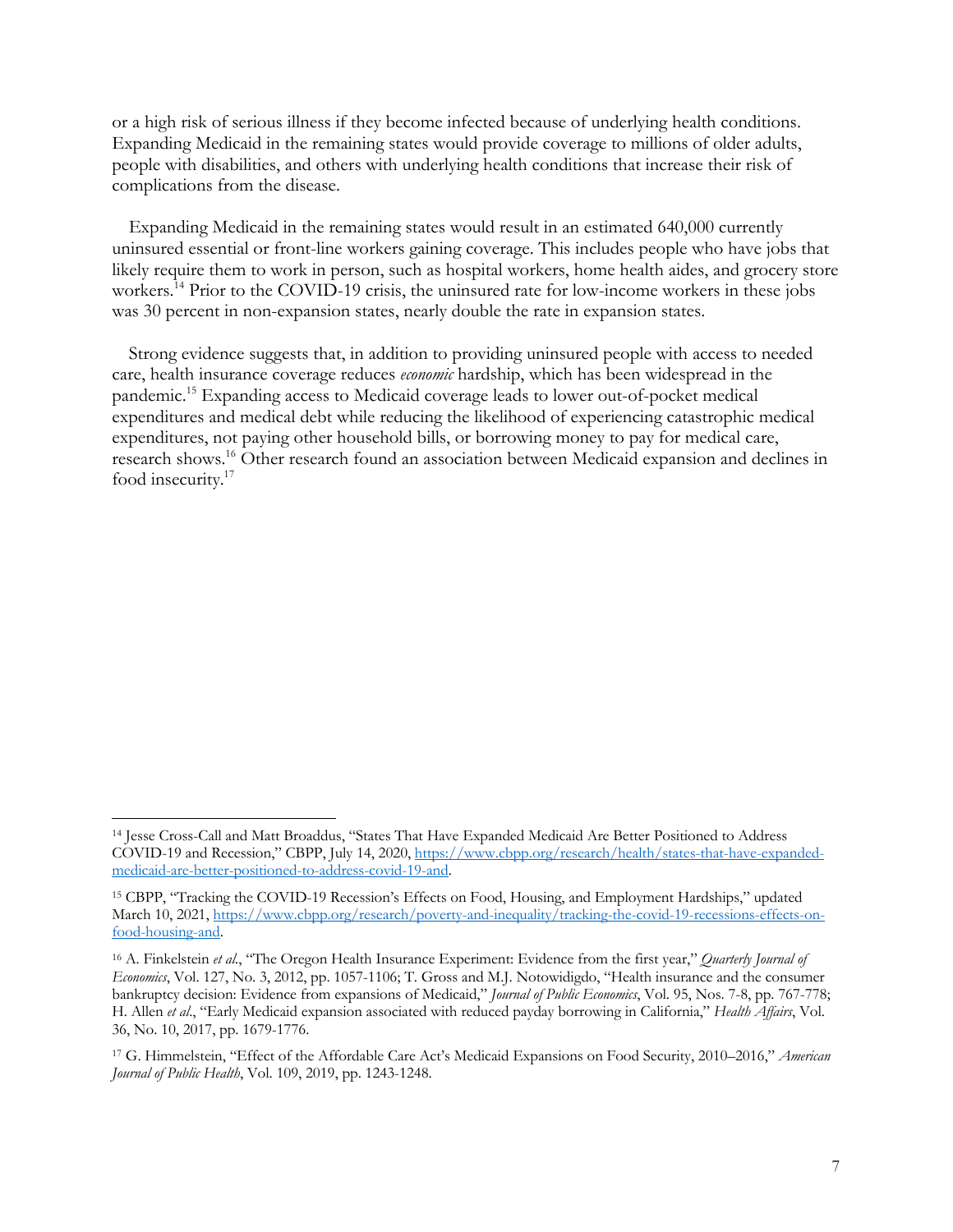## Appendix

#### APPENDIX TABLE 1

### American Rescue Plan Act Lowers Marketplace Premiums for Individuals, Couples, and Families at Various Income Levels

|                        |                  | <b>Monthly marketplace premiums</b>             |                   |
|------------------------|------------------|-------------------------------------------------|-------------------|
|                        | <b>Prior law</b> | <b>Under American</b><br><b>Rescue Plan Act</b> | <b>Difference</b> |
| 45-year-old individual |                  |                                                 |                   |
| \$18,000 (141% FPL)*   | \$54             | \$0                                             | -\$54             |
| \$30,000 (235% FPL)    | \$195            | \$85                                            | $-$110$           |
| \$45,000 (352% FPL)    | \$369            | \$274                                           | -\$95             |
| \$60,000 (470% FPL)**  | \$511            | \$425                                           | $-$ \$86          |
| 60-year-old couple     |                  |                                                 |                   |
| \$30,000 (174% FPL)    | \$132            | \$24                                            | $-$108$           |
| \$45,000 (261% FPL)    | \$325            | \$167                                           | $-$ \$158         |
| \$60,000 (348% FPL)    | \$492            | \$360                                           | $-$132$           |
| \$75,000 (435% FPL)**  | \$1,920          | \$531                                           | $-$1,389$         |
| Family of four***      |                  |                                                 |                   |
| \$45,000 (171% FPL)    | \$193            | \$32                                            | $-$161$           |
| \$60,000 (229% FPL)    | \$379            | \$158                                           | $-$221$           |
| \$90,000 (343% FPL)    | \$737            | \$531                                           | $-$206$           |
| \$120,000 (458% FPL)** | \$1,445          | \$850                                           | $-$ \$595         |

\* FPL = federal poverty level.

\*\* Prior-law examples for an individual, couple, and family with income over 400 percent of FPL are based on the national average benchmark premium adjusted for age where appropriate. These estimates are different for every state. See Appendix Table 2 for state-specific estimates.

\*\*\* The sample family includes two 40-year-old adults, a 10-year-old child, and a 5-year-old child.

Source: CBPP calculations. The monthly marketplace premiums for these scenarios are applicable in all states except those with different poverty level standards than the national standard (Alaska and Hawai'i) and those states that subsidize marketplace premiums beyond the federal subsidy (California, Massachusetts, New York, and Vermont).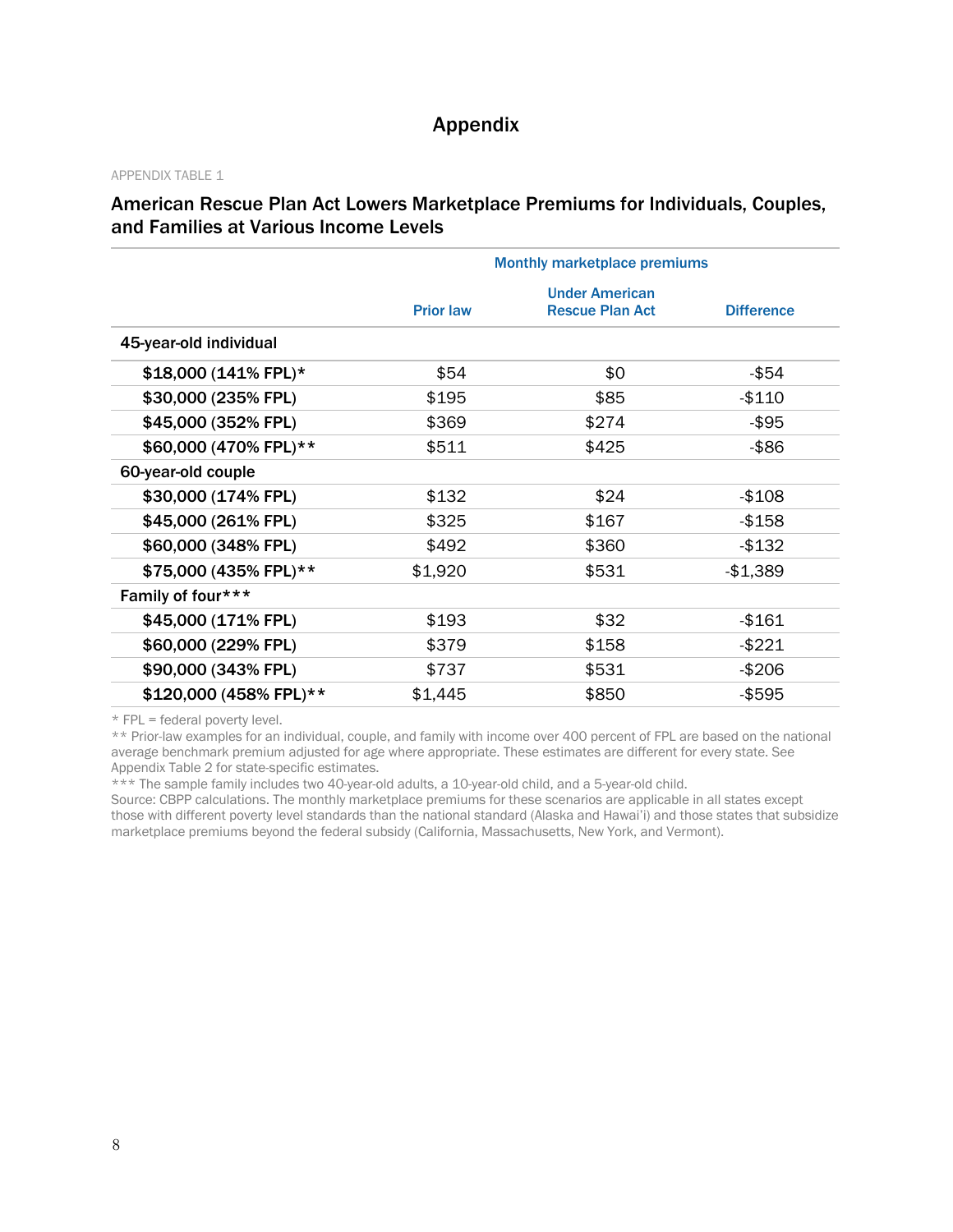# American Rescue Plan Act Lowers Marketplace Premiums for Those Above 400 Percent of Poverty in All States

|                    | <b>Monthly marketplace premiums</b>             |                                                                              |                   |                                             |                                                                     |                   |                                            |                                                                     |                   |
|--------------------|-------------------------------------------------|------------------------------------------------------------------------------|-------------------|---------------------------------------------|---------------------------------------------------------------------|-------------------|--------------------------------------------|---------------------------------------------------------------------|-------------------|
|                    | 45-year-old individual;<br>\$60,000 (470% FPL*) |                                                                              |                   | 60-year-old couple;<br>\$75,000 (435% FPL*) |                                                                     |                   | Family of four;**<br>\$120,000 (458% FPL*) |                                                                     |                   |
| <b>State</b>       | <b>Prior law</b>                                | <b>Under</b><br><b>American</b><br><b>Rescue</b><br><b>Plan Act</b><br>$***$ | <b>Difference</b> | <b>Prior law</b>                            | <b>Under</b><br><b>American</b><br><b>Rescue</b><br><b>Plan Act</b> | <b>Difference</b> | <b>Prior law</b>                           | <b>Under</b><br><b>American</b><br><b>Rescue</b><br><b>Plan Act</b> | <b>Difference</b> |
| U.S. average       | \$511                                           | \$425                                                                        | $-$ \$86          | \$1,920                                     | \$531                                                               | $-$1,389$         | \$1,445                                    | \$850                                                               | $-$ \$595         |
| Alabama            | 667                                             | 425                                                                          | $-242$            | 2,506                                       | 531                                                                 | $-1,975$          | 1,766                                      | 850                                                                 | $-916$            |
| Alaska****         | 763                                             | 531                                                                          | $-232$            | 2,867                                       | 664                                                                 | $-2,203$          | 2,158                                      | 1,062                                                               | $-1,096$          |
| Arizona            | 493                                             | 425                                                                          | $-68$             | 1,852                                       | 531                                                                 | $-1,321$          | 1,394                                      | 850                                                                 | $-544$            |
| <b>Arkansas</b>    | 445                                             | 425                                                                          | $-20$             | 1,673                                       | 531                                                                 | $-1,142$          | 1,260                                      | 850                                                                 | $-410$            |
| California         | 481                                             | 425                                                                          | $-56$             | 1,809                                       | 531                                                                 | $-1,278$          | 1,362                                      | 850                                                                 | $-512$            |
| Colorado           | 397                                             | 397                                                                          | 0                 | 1,491                                       | 531                                                                 | $-960$            | 1,122                                      | 850                                                                 | $-272$            |
| <b>Connecticut</b> | 655                                             | 425                                                                          | $-230$            | 2,463                                       | 531                                                                 | $-1,932$          | 1,854                                      | 850                                                                 | $-1,004$          |
| <b>Delaware</b>    | 610                                             | 425                                                                          | $-185$            | 2,294                                       | 531                                                                 | $-1,763$          | 1,727                                      | 850                                                                 | $-877$            |
| <b>DC</b>          | 503                                             | 425                                                                          | $-78$             | 1,787                                       | 531                                                                 | $-1,256$          | 1,387                                      | 850                                                                 | $-537$            |
| Florida            | 516                                             | 425                                                                          | $-91$             | 1,941                                       | 531                                                                 | $-1,410$          | 1,461                                      | 850                                                                 | $-611$            |
| Georgia            | 515                                             | 425                                                                          | $-90$             | 1,937                                       | 531                                                                 | $-1,406$          | 1,458                                      | 850                                                                 | $-608$            |
| Hawai'i****        | 540                                             | 489                                                                          | $-51$             | 2,030                                       | 611                                                                 | $-1,419$          | 1,528                                      | 977                                                                 | $-551$            |
| Idaho              | 559                                             | 425                                                                          | $-134$            | 2,102                                       | 531                                                                 | $-1,571$          | 1,583                                      | 850                                                                 | $-733$            |
| <b>Illinois</b>    | 478                                             | 425                                                                          | $-53$             | 1,797                                       | 531                                                                 | $-1,266$          | 1,352                                      | 850                                                                 | $-502$            |
| Indiana            | 476                                             | 425                                                                          | $-51$             | 1,788                                       | 531                                                                 | $-1,257$          | 1,346                                      | 850                                                                 | $-496$            |
| lowa               | 591                                             | 425                                                                          | $-166$            | 2,221                                       | 531                                                                 | $-1,690$          | 1,672                                      | 850                                                                 | $-822$            |
| Kansas             | 555                                             | 425                                                                          | $-130$            | 2,085                                       | 531                                                                 | $-1,554$          | 1,570                                      | 850                                                                 | $-720$            |
| Kentucky           | 538                                             | 425                                                                          | $-113$            | 2,022                                       | 531                                                                 | $-1,491$          | 1,522                                      | 850                                                                 | $-672$            |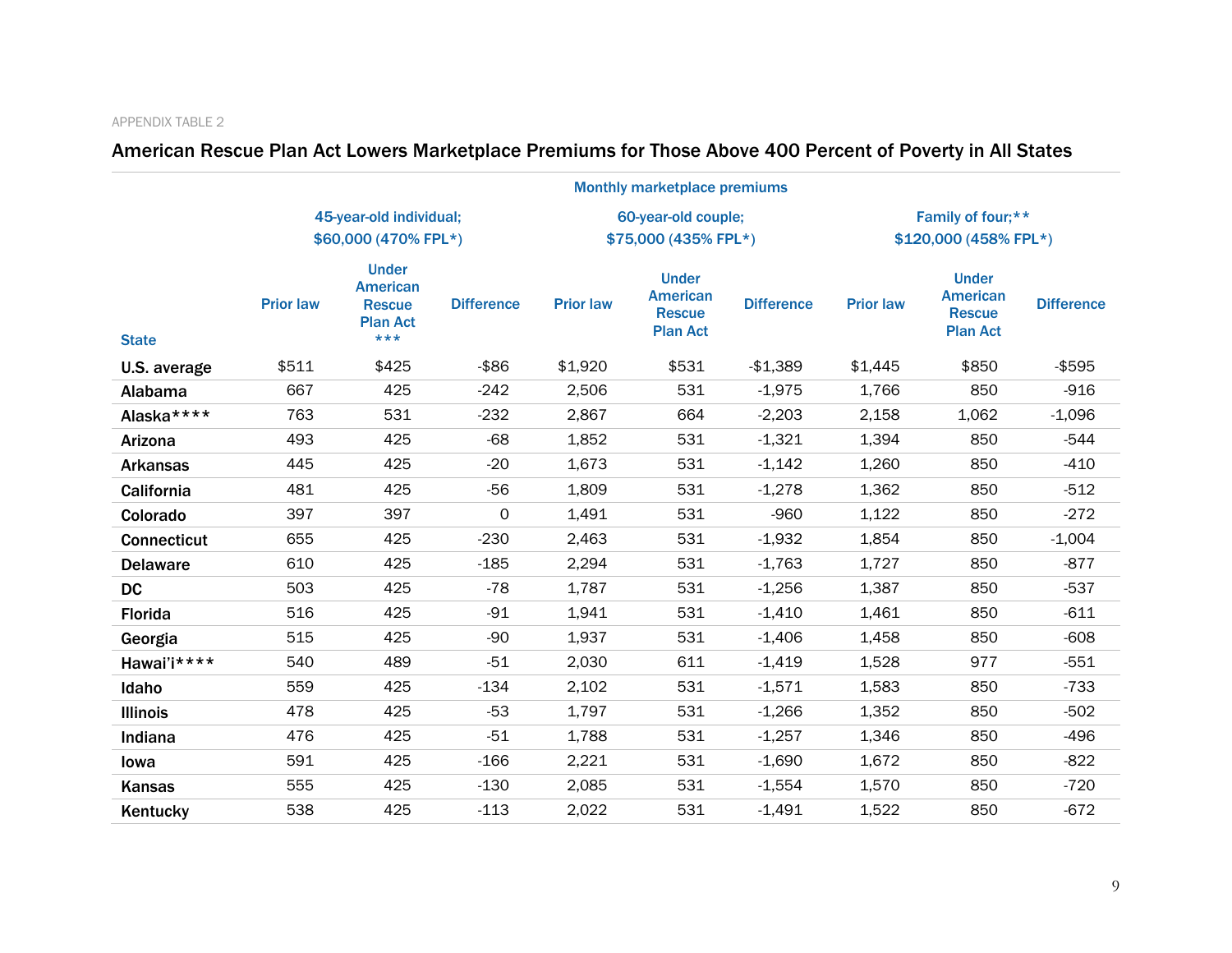# American Rescue Plan Act Lowers Marketplace Premiums for Those Above 400 Percent of Poverty in All States

|                         | <b>Monthly marketplace premiums</b>             |                                                                              |                     |                     |                                                                     |                   |                   |                                                                     |                   |
|-------------------------|-------------------------------------------------|------------------------------------------------------------------------------|---------------------|---------------------|---------------------------------------------------------------------|-------------------|-------------------|---------------------------------------------------------------------|-------------------|
|                         | 45-year-old individual;<br>\$60,000 (470% FPL*) |                                                                              |                     | 60-year-old couple; |                                                                     |                   | Family of four;** |                                                                     |                   |
|                         |                                                 |                                                                              |                     |                     | \$75,000 (435% FPL*)                                                |                   |                   | \$120,000 (458% FPL*)                                               |                   |
| <b>State</b>            | <b>Prior law</b>                                | <b>Under</b><br><b>American</b><br><b>Rescue</b><br><b>Plan Act</b><br>$***$ | <b>Difference</b>   | <b>Prior law</b>    | <b>Under</b><br><b>American</b><br><b>Rescue</b><br><b>Plan Act</b> | <b>Difference</b> | <b>Prior law</b>  | <b>Under</b><br><b>American</b><br><b>Rescue</b><br><b>Plan Act</b> | <b>Difference</b> |
| Louisiana               | 616                                             | 425                                                                          | $-191$              | 2,315               | 531                                                                 | $-1,784$          | 1,743             | 850                                                                 | $-893$            |
| <b>Maine</b>            | 497                                             | 425                                                                          | $-72$               | 1,869               | 531                                                                 | $-1,338$          | 1,407             | 850                                                                 | $-557$            |
| Maryland                | 392                                             | 392                                                                          | $\mathsf{O}$        | 1,474               | 531                                                                 | $-943$            | 1,109             | 850                                                                 | $-259$            |
| <b>Massachusetts</b>    | 410                                             | 410                                                                          | 0                   | 1,542               | 531                                                                 | $-1,011$          | 1,161             | 850                                                                 | $-311$            |
| Michigan                | 392                                             | 392                                                                          | $\mathsf{O}$        | 1,474               | 531                                                                 | $-943$            | 1,109             | 850                                                                 | $-259$            |
| Minnesota               | 347                                             | 347                                                                          | $\mathsf{O}$        | 1,304               | 531                                                                 | $-773$            | 1,042             | 850                                                                 | $-192$            |
| <b>Mississippi</b>      | 519                                             | 425                                                                          | $-94$               | 1,950               | 531                                                                 | $-1,419$          | 1,374             | 850                                                                 | $-524$            |
| <b>Missouri</b>         | 541                                             | 425                                                                          | $-116$              | 2,034               | 531                                                                 | $-1,503$          | 1,531             | 850                                                                 | $-681$            |
| <b>Montana</b>          | 532                                             | 425                                                                          | $-107$              | 2,001               | 531                                                                 | $-1,470$          | 1,506             | 850                                                                 | $-656$            |
| <b>Nebraska</b>         | 790                                             | 425                                                                          | $-365$              | 2,969               | 531                                                                 | $-2,438$          | 2,235             | 850                                                                 | $-1,385$          |
| Nevada                  | 444                                             | 425                                                                          | $-19$               | 1,669               | 531                                                                 | $-1,138$          | 1,257             | 850                                                                 | $-407$            |
| <b>New</b><br>Hampshire | 403                                             | 403                                                                          | $\mathsf{O}\xspace$ | 1,516               | 531                                                                 | $-985$            | 1,141             | 850                                                                 | $-291$            |
| <b>New Jersey</b>       | 458                                             | 425                                                                          | $-33$               | 1,720               | 531                                                                 | $-1,189$          | 1,295             | 850                                                                 | $-445$            |
| <b>New Mexico</b>       | 383                                             | 383                                                                          | $\mathbf 0$         | 1,440               | 531                                                                 | $-909$            | 1,084             | 850                                                                 | $-234$            |
| <b>New York</b>         | 597                                             | 425                                                                          | $-172$              | 1,194               | 531                                                                 | $-663$            | 1,701             | 850                                                                 | $-851$            |
| <b>North Carolina</b>   | 583                                             | 425                                                                          | $-158$              | 2,192               | 531                                                                 | $-1,661$          | 1,650             | 850                                                                 | $-800$            |
| <b>North Dakota</b>     | 557                                             | 425                                                                          | $-132$              | 2,094               | 531                                                                 | $-1,563$          | 1,576             | 850                                                                 | $-726$            |
| Ohio                    | 424                                             | 424                                                                          | 0                   | 1,593               | 531                                                                 | $-1,062$          | 1,199             | 850                                                                 | $-349$            |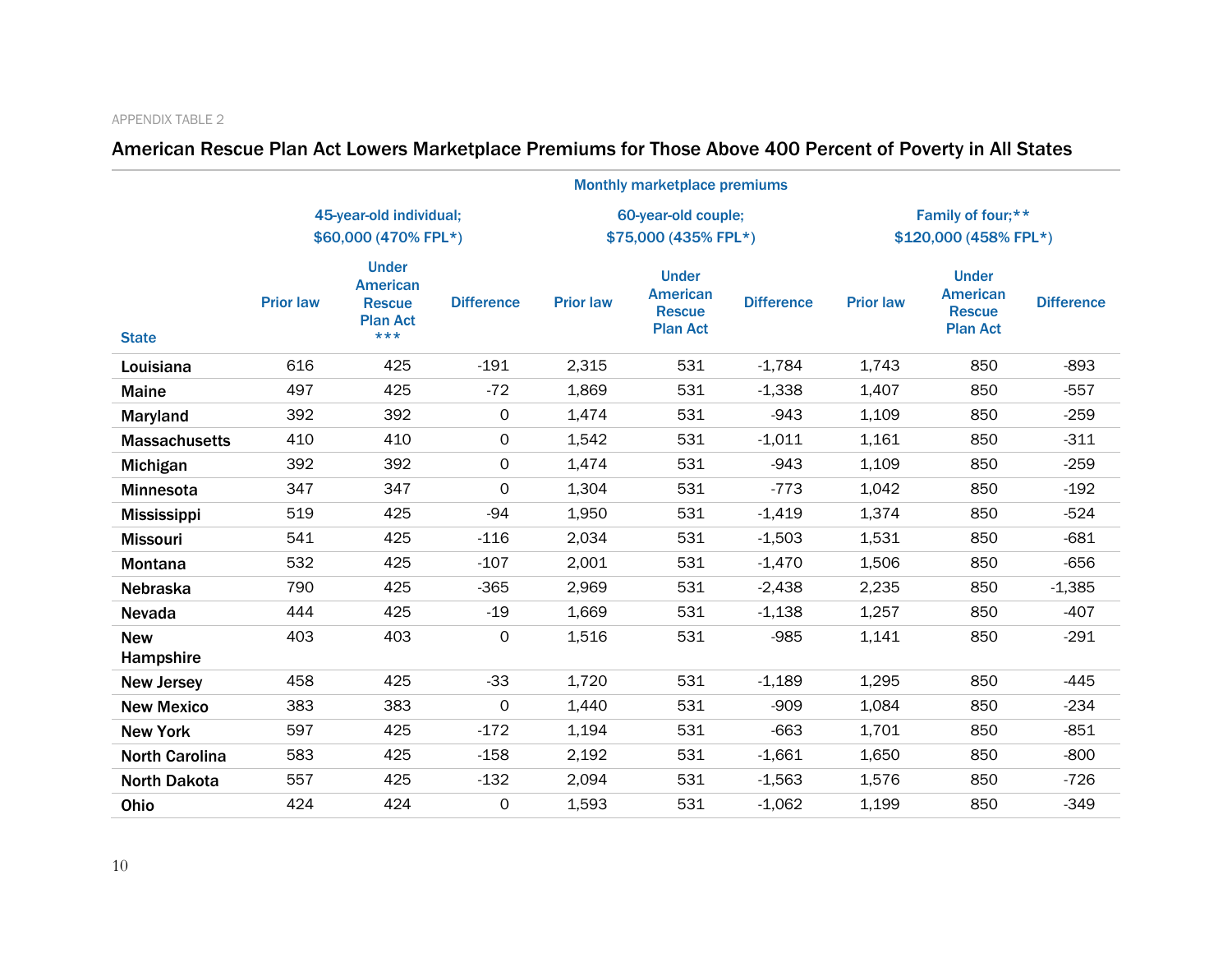## American Rescue Plan Act Lowers Marketplace Premiums for Those Above 400 Percent of Poverty in All States

|                       | <b>Monthly marketplace premiums</b>             |                                                                              |                     |                                             |                                                                     |                   |                                            |                                                                     |                   |
|-----------------------|-------------------------------------------------|------------------------------------------------------------------------------|---------------------|---------------------------------------------|---------------------------------------------------------------------|-------------------|--------------------------------------------|---------------------------------------------------------------------|-------------------|
|                       | 45-year-old individual;<br>\$60,000 (470% FPL*) |                                                                              |                     | 60-year-old couple;<br>\$75,000 (435% FPL*) |                                                                     |                   | Family of four;**<br>\$120,000 (458% FPL*) |                                                                     |                   |
| <b>State</b>          | <b>Prior law</b>                                | <b>Under</b><br><b>American</b><br><b>Rescue</b><br><b>Plan Act</b><br>$***$ | <b>Difference</b>   | <b>Prior law</b>                            | <b>Under</b><br><b>American</b><br><b>Rescue</b><br><b>Plan Act</b> | <b>Difference</b> | <b>Prior law</b>                           | <b>Under</b><br><b>American</b><br><b>Rescue</b><br><b>Plan Act</b> | <b>Difference</b> |
| <b>Oklahoma</b>       | 626                                             | 425                                                                          | $-201$              | 2,353                                       | 531                                                                 | $-1,822$          | 1,771                                      | 850                                                                 | $-921$            |
| Oregon                | 494                                             | 425                                                                          | $-69$               | 1,856                                       | 531                                                                 | $-1,325$          | 1,308                                      | 850                                                                 | $-458$            |
| Pennsylvania          | 514                                             | 425                                                                          | $-89$               | 1,933                                       | 531                                                                 | $-1,402$          | 1,455                                      | 850                                                                 | $-605$            |
| <b>Rhode Island</b>   | 394                                             | 394                                                                          | $\mathsf{O}\xspace$ | 1,482                                       | 531                                                                 | $-951$            | 1,116                                      | 850                                                                 | $-266$            |
| <b>South Carolina</b> | 538                                             | 425                                                                          | $-113$              | 2,022                                       | 531                                                                 | $-1,491$          | 1,522                                      | 850                                                                 | $-672$            |
| <b>South Dakota</b>   | 698                                             | 425                                                                          | $-273$              | 2,625                                       | 531                                                                 | $-2,094$          | 1,976                                      | 850                                                                 | $-1,126$          |
| <b>Tennessee</b>      | 527                                             | 425                                                                          | $-102$              | 1,979                                       | 531                                                                 | $-1,448$          | 1,490                                      | 850                                                                 | $-640$            |
| <b>Texas</b>          | 493                                             | 425                                                                          | $-68$               | 1,852                                       | 531                                                                 | $-1,321$          | 1,394                                      | 850                                                                 | $-544$            |
| Utah                  | 558                                             | 425                                                                          | $-133$              | 1,915                                       | 531                                                                 | $-1,384$          | 1,450                                      | 850                                                                 | $-600$            |
| Vermont               | 669                                             | 425                                                                          | $-244$              | 1,338                                       | 531                                                                 | $-807$            | 1,880                                      | 850                                                                 | $-1,030$          |
| Virginia              | 541                                             | 425                                                                          | $-116$              | 2,034                                       | 531                                                                 | $-1,503$          | 1,531                                      | 850                                                                 | $-681$            |
| Washington            | 438                                             | 425                                                                          | $-13$               | 1,648                                       | 531                                                                 | $-1,117$          | 1,241                                      | 850                                                                 | $-391$            |
| West Virginia         | 739                                             | 425                                                                          | $-314$              | 2,778                                       | 531                                                                 | $-2,247$          | 2,091                                      | 850                                                                 | $-1,241$          |
| <b>Wisconsin</b>      | 516                                             | 425                                                                          | $-91$               | 1,941                                       | 531                                                                 | $-1,410$          | 1,461                                      | 850                                                                 | $-611$            |
| Wyoming               | 894                                             | 425                                                                          | $-469$              | 3,360                                       | 531                                                                 | $-2,829$          | 2,529                                      | 850                                                                 | $-1,679$          |

\* FPL = federal poverty level.

\*\* The sample family includes two 40-year-old adults, a 10-year-old child, and a 5-year-old child.

\*\*\* For a small number of states in this scenario, the monthly premiums under prior law did not exceed the income cap of 8.5 percent under the American Rescue Plan Act. In those cases, the current- and prior-law premium payments are equal.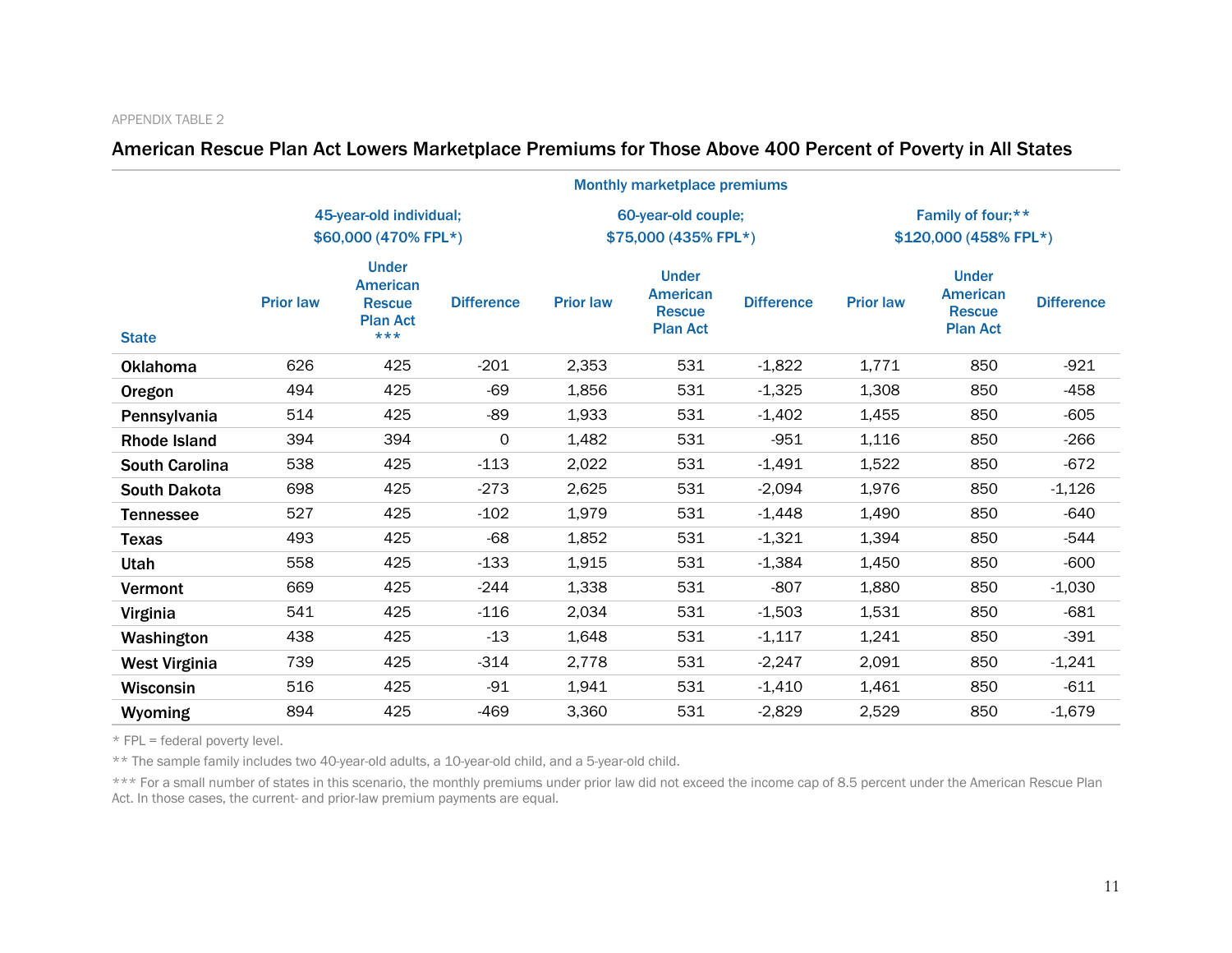### American Rescue Plan Act Lowers Marketplace Premiums for Those Above 400 Percent of Poverty in All States

|              |                  |                                                                       |                   |                     | <b>Monthly marketplace premiums</b>                                 |                   |                   |                                                              |                   |
|--------------|------------------|-----------------------------------------------------------------------|-------------------|---------------------|---------------------------------------------------------------------|-------------------|-------------------|--------------------------------------------------------------|-------------------|
|              |                  | 45-year-old individual;<br>\$60,000 (470% FPL*)                       |                   | 60-year-old couple; |                                                                     |                   | Family of four;** |                                                              |                   |
|              |                  |                                                                       |                   |                     | \$75,000 (435% FPL*)                                                |                   |                   | \$120,000 (458% FPL*)                                        |                   |
| <b>State</b> | <b>Prior law</b> | <b>Under</b><br>American<br><b>Rescue</b><br><b>Plan Act</b><br>$***$ | <b>Difference</b> | <b>Prior law</b>    | <b>Under</b><br><b>American</b><br><b>Rescue</b><br><b>Plan Act</b> | <b>Difference</b> | <b>Prior law</b>  | <b>Under</b><br>American<br><b>Rescue</b><br><b>Plan Act</b> | <b>Difference</b> |

\*\*\*\* Poverty standards for Alaska and Hawai'i are higher than the national standard. For example, 470 percent of poverty for an individual is \$74,965 in Alaska and \$68,996 in Hawai'i, as opposed to \$60,000 in all other states. As a result, premiums under the new law for those above 400 percent of the poverty line will be higher in Alaska and Hawai'i than in other states, but still lower than under prior law.

Source: CBPP calculations.